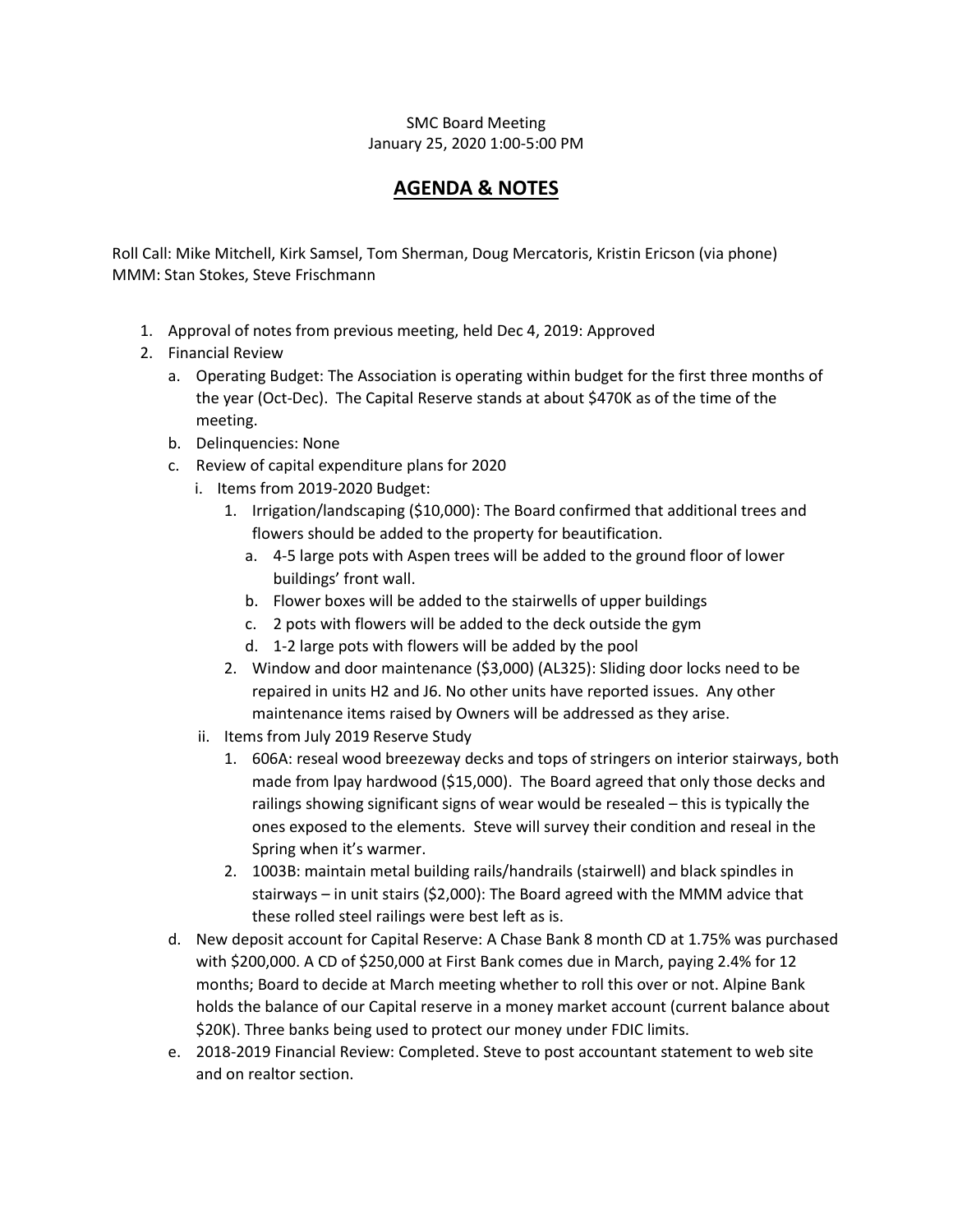- f. Anything else: The Board confirmed their plans to repaint the complex in 2021 and replace the roofs in 2022.
- 3. Assigned parking spaces and "reserved" spaces
	- a. How are the new rules working out? Great, much better cooperation by owners
	- b. Discussion of Steve's draft letter to owners: Board determined this was not needed
- 4. Fines to Owners
	- a. Discuss/consider different levels (tiers) of fines based on degree of violation? (AL354): Board agreed to leave fines at \$100/incident. If an infraction is egregious, the police should be summoned for them to deal with the issue.
	- b. Discuss fines to owners when renters come through an agency: Leave policy as is, i.e., the owner will be responsible/fined, and it is up to them to get reimbursed through the rental agency
- 5. Building A upper floor remodel (AL326): The Board reviewed the remodeling plans originally developed in 2017. The Board agreed that if a competitive price could be obtained for the remodel (Owners in 2017 felt that the \$40,000 estimated cost for the upper floor was too high), this would be a substantial improvement to the main entryway to the Amenity building.
	- a. Review of plans and proposal
		- i. Board determined that the entry is "dead space" and should be improved upon to be more inviting, attractive with a current look. The space was originally designed when it was used as a hotel check-in area. The Board made the following decisions regarding the proposed scope of work:
			- 1. Remove false ceiling over stairwell office wall will extend to the ceiling
			- 2. Remove the half-wall at top of stairs
			- 3. Install the same railings to match the lower stairs to replace the half-wall
			- 4. Keep the patio glass doors on the south side of the building until the major door/window project gets underway, to minimize cost.
			- 5. Close the current main entrance with wall
			- 6. Install a new main entrance door directly in front of outside stairs. Door to be wood with glass panel down the middle, and would replace the center window currently there
			- 7. Install a chandelier in the new entrance area. Steve to provide less expensive options (vs what was presented in 2017) at March Board meeting
			- 8. Install upgraded lights over stairwell
			- 9. New area to receive laminate floor. Steve to provide options for review at March Board conference call
			- 10. Remove window on upper office wall over stairs
	- b. Feedback on draft Statement of Work (SOW) prepared by Steve: Steve to revise the SOW to add new detail and to get three new quotes for March Board meeting
	- c. Review of previous quote from DZ remodeling: This was not reviewed in detail
	- d. Next Steps
		- i. Kirk to provide furniture options for new entryway at March Board conference call
		- ii. Project to commence in Spring provided satisfactory quotes have been obtained and the project price is considered acceptable, and all details have been approved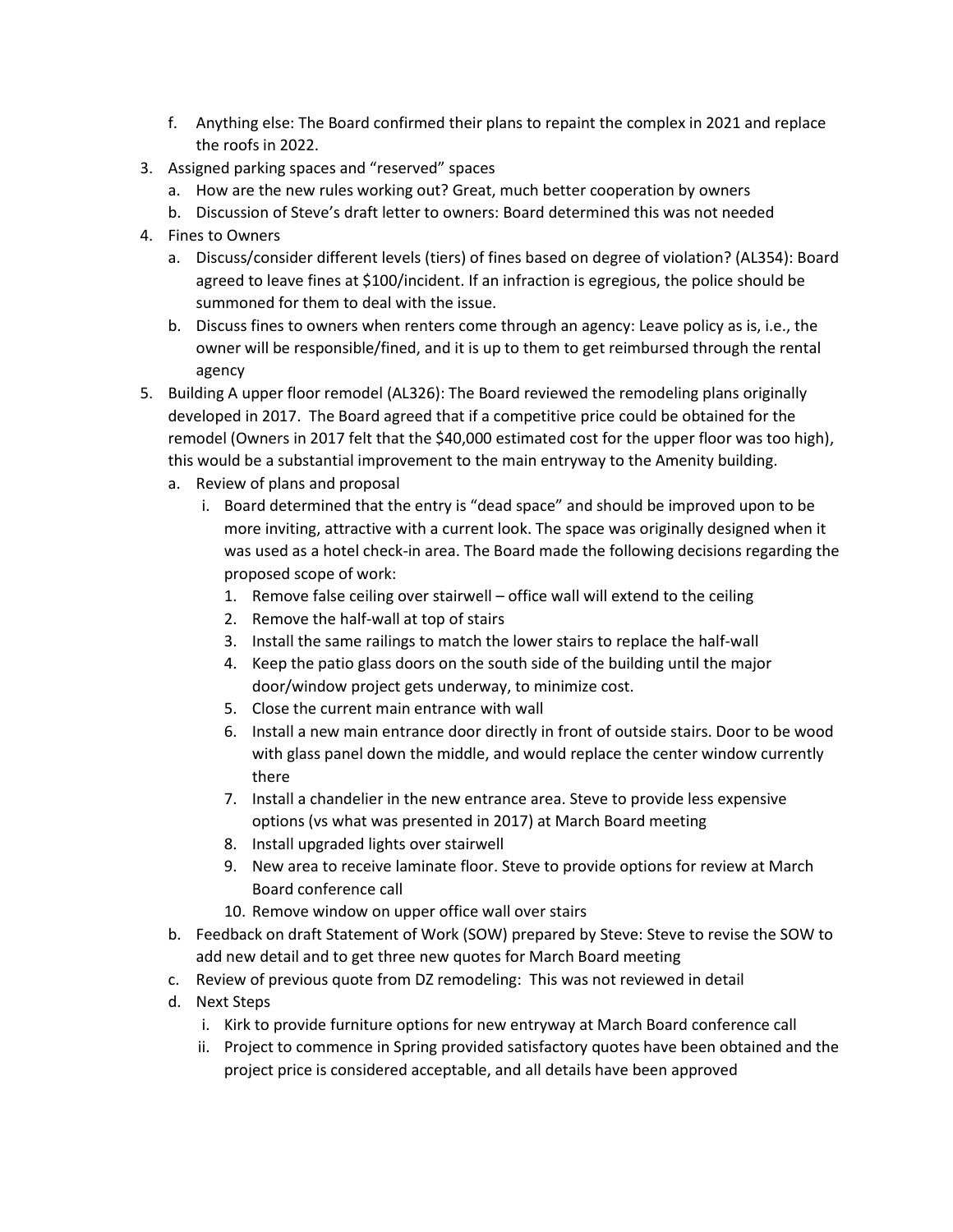- 6. Building A window tinting update (A4 and A5) (AL319, AL330): After additional discussion on the options to make the fourth (untinted) window of A4 match the other three tinted ones, and the limitations of being able to do this (the first three were purchased as tinted, not tinted post installation), it was determined not to do anything at this time, but to wait until the larger window/door project as part of the long term plan. Steve to draft letter to inform impacted owners for Mike's review prior to issue. For the same reason, the Board will not request any changes to the tinted window in A5.
- 7. Recent plumbing leaks
	- a. F4 into F2 garage—status (AL353): A leaking humidifier in F4 caused substantial damage to F2 and the carport ceiling underneath. Cost of repair will be charged back to owner once project is completed (probably summer). Humidifier must be removed and any reinstallation must be per specifications of Mark Kittle's letter (TOSV Building Inspector). F2 bathroom was stripped and some kitchen tile needed to be lifted, but the unit is now dry and ready for repair. F2 owners moved out following the water damage. F4 Owners are being kept fully informed.
	- b. E4 into E2 and garage—status (AL352)
		- i. E4 lower shower wall currently being fixed. All leaks have stopped.
		- ii. E2 ceiling has been patched; requires painting. With the leak behind the wall, this was a Board expense. Shower parts to be paid by E4. Detailed discussion of the exact nature of this leak by the Board revealed a "grey area" for HOA vs unit ownership where, for instance, shower or bath housings, valves and control modules could be construed as being "behind the wall" and therefore an HOA responsibility, but nevertheless are functional pieces of plumbing that protrude "into the Unit" to control water flow to the shower or bath. Mike will develop a proposal for "who owns what" in these circumstances where plumbing and other fixtures "bridge the interface" between the wall cavity and the interior of the unit.
	- c. H boiler room into H2—status (AL356): Leak caused by pin hole in pipe. Repair complete
	- d. Discuss how we can be proactive on old pipes given the recent and recurring leaks: With pipes behind the walls, Board determined that there is no economically feasible way to proactively find pipes that are in imminent danger of leaks. This would be far too cumbersome and costly of a project. Further, there is no money allocated in our reserve budget to conduct such an investigation. Instead, the Board agreed to replace copper pipes as needed and wait until the frequency of these leaks becomes too much (which could be years or even decades), at which point the Board will address this on a broader scale.
- 8. Discuss the possibility of solar panels in the future for south unobstructed roofs (AL348). MMM did research on this and presented two options (on ground vs on roof) and the corresponding costs. While everyone unanimously agreed that it would be great to add solar to the complex, it was determined that the current cost is too high, and the payback period too long. The Board will revisit this in two years, prior to the scheduled roof replacement. During this time, the hope would be that the technology will be improved, more options would be available, and the cost would be lower. In any event, the goal would be to ensure that, should any strengthening of the roof structures be deemed necessary to support roof mounted solar panels in the future, this would be done at the time of roof replacement for cost efficiency.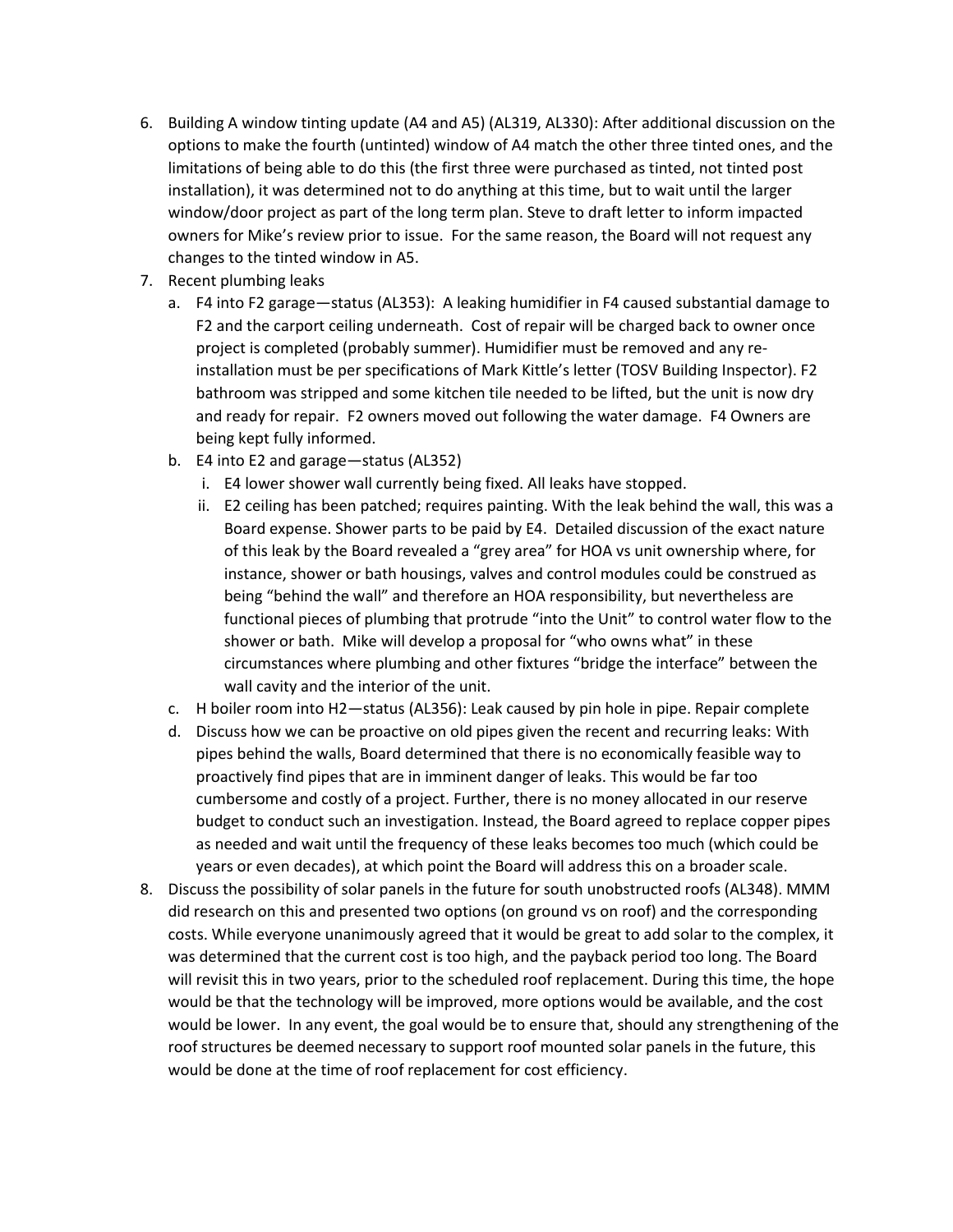- 9. Updated proposal on color scheme for external rendering of units (Kirk) (AL292): Color schematics were presented. These will be revised to accurately portray the color of the driveway, to show a lighter color on the main areas of each building while leaving the trim as is. Also to be included will be a schematic of a building view without the garage. New schematics to be reviewed at our March meeting with the goal of presenting these at the AOM in Aug. The Board will determine at a later date whether to paint part of a building to illustrate the preferred color scheme, and if so, whether to do this before or after the AOM.
- 10. Deck furniture in front of gym area (Kirk) (AL328): Several options were presented. The Board agreed that this dead space would be a good fit to add furniture to make this usable space overlooking the pool. The Board approved the purchase of two couches, two individual chairs, and a coffee table with firepit.
- 11. Status of Building A access electrical issue after replacing card reader? (AL283): Problem has been solved; card reader working properly.
- 12. Electric car-charging outlets—any standardization possible? (AL346): The Board decided to table this discussion until an owner is buying an electric vehicle. The consensus however was that some standardization is possible, since there are several manufacturers of charging stations that are independent of the electric car manufacturers. The Board would need to select one.
- 13. Shed between Buildings B and C—update on options (AL311): Stan Stokes presented options, but none were desirable for our needs. Instead, he will have sketches drawn to build a shed for the space. Sketches to be presented at March meeting.
- 14. Landscaping update—expanded use of pots for Aspen trees, window boxes in stairwells, etc. (AL312): See 2 c i 1 a-d on page 1.
- 15. New occupancy rules
	- a. How are they working? They seem to be working fine although some reservations were made prior to the new rule.
	- b. Board review of Danny T and Kristin's comments on occupancy limits on 3 and under's and children in general (AL355): The Board discussed the comments and concerns raised and concluded that it would stay with the current rules at present.
- 16. Thief on property 1-13-20. Update? No owner/renter reported anything stolen or damaged. Unfortunately, the police were unable to identify the license plate of the vehicle used by the thief from the available video.
- 17. Other items from Action list not covered above: See items 18-24 below
- 18. C3 Plumbing fix (AL279): No more comments received this item will be closed
- 19. Recycling vs. trash—is signage clear enough? (AL332): Yes
- 20. Labeling of owner unit parking spaces—clear enough? Board decided that current signage is adequate
- 21. Would it be useful to gather metrics on short term rental use? (AL334): Board determined that an analysis of the metrics would not provide any useful insight. This can always be re-addressed if we believe value can be derived from the analysis.
- 22. Comcast employee's fall in Building A? Update? (AL347): No update. Employee left Comcast. Item considered closed.
- 23. J4 remodeling activity without approval—resolved? (AL349): Yes, resolved.